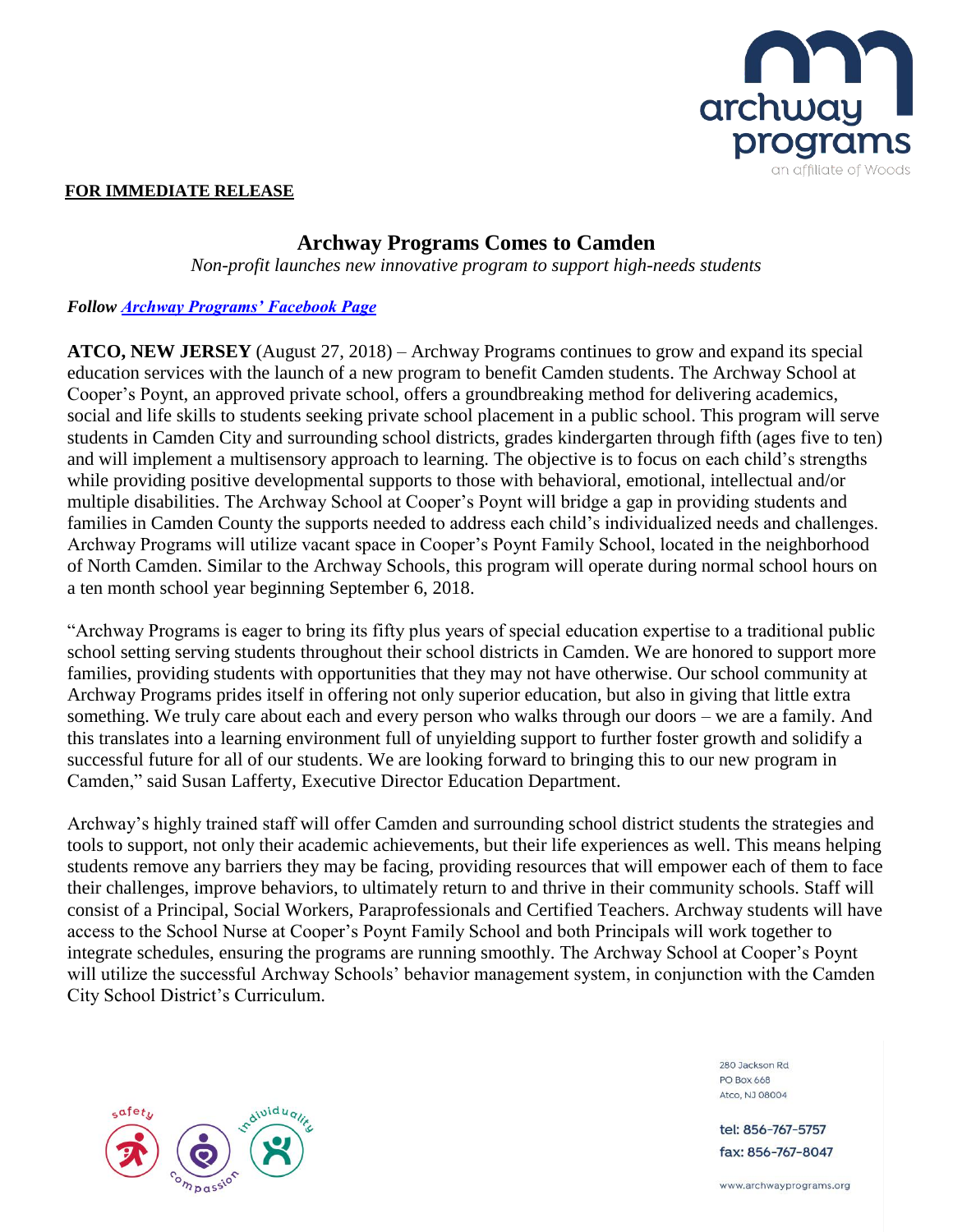"Camden students have benefitted from Archway Programs' specialized instruction and caring educators for years," said Acting State Superintendent Katrina McCombs. "We are thrilled to be able to offer families of some of our youngest learners the services they need through an Archway Program site right here in the City. I am confident that Cooper's Poynt and Archway will form a lasting partnership that best serves some of our highest needs K – 5th graders, while allowing them to be included in a traditional school environment right here in Camden."

Leading the Archway School at Cooper's Poynt is former Archway employee, John Petsch. Petsch started his educational career at Archway Programs back in 2001 and is now returning to lead Archway's new program in his role as Principal. "I've always considered Archway as a second family and enjoyed working with some amazing staff, students and families. As Principal, it means a lot to me to build that same familyoriented culture and environment at Cooper's Poynt. I'm thrilled to have the opportunity to lead a new, innovative program supporting all stakeholders to ultimately assure student success," Petsch said.

Archway staff at Cooper's Poynt will have access to Archway Programs' supplemental resources which will offer unlimited growth for individuals served throughout the community. This includes bringing new job opportunities to the City of Camden, as Archway Programs has hired eight full-time employees and expects this number to grow. The Archway School at Cooper's Poynt features a high staff-to-student ratio with a maximum of six students in each classroom and will consist of an all-purpose behavior mod room, office space for staff members, and two additional classrooms with expectations to grow later this year.



*Staff visiting the Archway School at Cooper's Poynt. Pictured here is John Petsch, Cooper's Poynt Principal and Susan Lafferty, Executive Director Education Department.*



280 Jackson Rd **PO Box 668** Atco, NJ 08004

tel: 856-767-5757 fax: 856-767-8047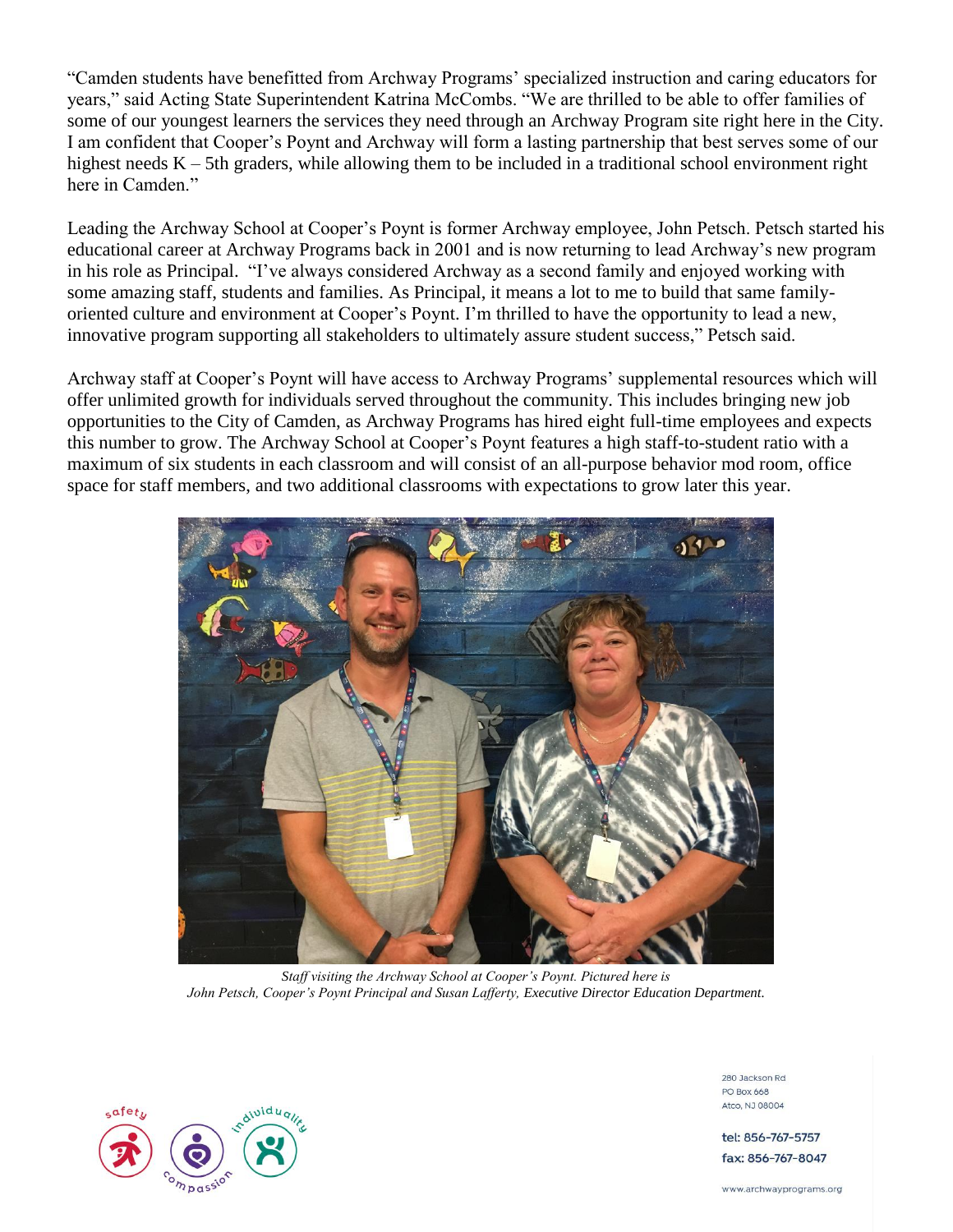

*Certified Teachers Rachel Edmondson and Bridget Rooney setting up their new classrooms in The Archway School at Cooper's Poynt.*

Since the early 1960s, Archway Programs has consistently provided numerous educational programs and services, serving special needs children, teens and young adults throughout New Jersey. Using a successful model unique to each program, Archway provides a safe, structured and compassionate atmosphere as staff discovers and builds on each student's strengths. The Archway Schools' staff, sending districts, parents and children all work together as a team to support one another ensuring that each child is read for whatever may lie ahead. Dedicated teachers, therapists and counselors work hard with students in small class environments to deliver caring and effective educational services, as well as provide a wide variety of support services, including but not limited to: behavior and stress management techniques, physical therapy, occupational therapy and speech therapy. Staff is highly motivated to give each student the individualized care they deserve. Any type of programming that helps foster communication and social growth in students becomes an integral part of the core curriculum at The Archway Schools, which is always looking for new and innovative methodologies to benefit students.

## **For more information on Archway Programs, visit** [www.archwayprograms.org.](http://www.archwayprograms.org/)

**Media Contact:** Jillian Pustizzi 856.325.7369 [Jillian.Pustizzi@archwayprograms.org](mailto:Jillian.Pustizzi@archwayprograms.org)

*About Archway Programs*

###



280 Jackson Rd **PO Box 668** Atco, NJ 08004

tel: 856-767-5757 fax: 856-767-8047